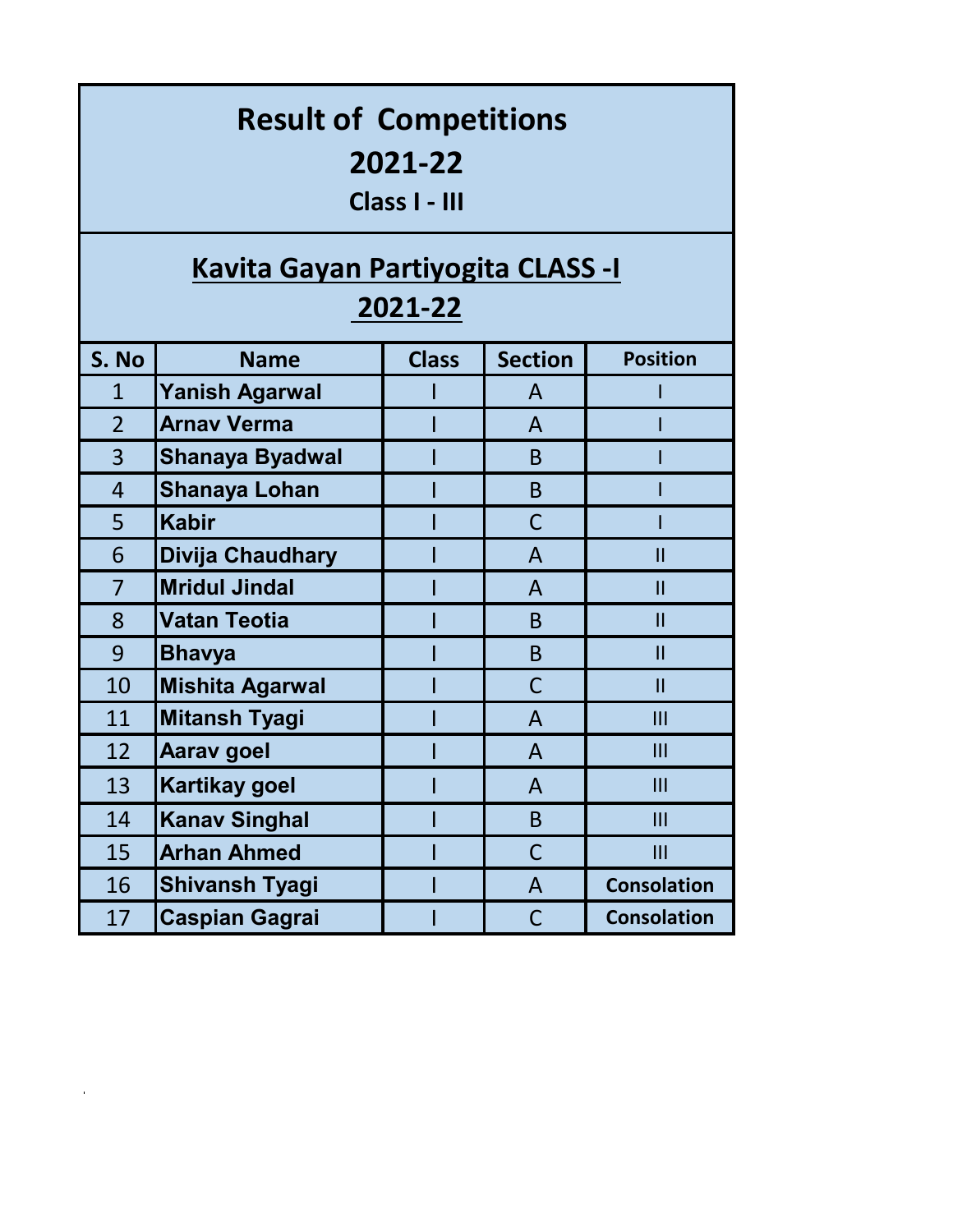| Aashu Bhashan Partiyogita CLASS II |                        |               |                |                    |  |  |  |
|------------------------------------|------------------------|---------------|----------------|--------------------|--|--|--|
| S. No                              | <b>Name</b>            | <b>Class</b>  | <b>Section</b> | <b>Position</b>    |  |  |  |
| $\mathbf{1}$                       | <b>Astitva Tara</b>    | Ш             | A              | ı                  |  |  |  |
| $\overline{2}$                     | <b>Vaishnavi Rai</b>   | $\mathbf{II}$ | A              |                    |  |  |  |
| 3                                  | <b>Tarun Dhingra</b>   | Ш             | <sub>B</sub>   |                    |  |  |  |
| $\overline{4}$                     | <b>Divyansh Tyagi</b>  | $\mathbf{II}$ | B              |                    |  |  |  |
| 5                                  | <b>Prakhar Agarwal</b> | $\mathsf{II}$ | $\mathsf{C}$   | I                  |  |  |  |
| 6                                  | <b>Dipanshi</b>        | $\mathsf{II}$ | A              | $\mathbf{II}$      |  |  |  |
| $\overline{7}$                     | <b>Bhumika Goel</b>    | $\mathbf{II}$ | B              | $\mathbf{II}$      |  |  |  |
| 8                                  | Ananya Nigam           | $\mathbf{II}$ | B              | $\mathbf{II}$      |  |  |  |
| 9                                  | <b>Naksh Tyagi</b>     | $\mathbf{II}$ | $\mathsf{C}$   | $\mathbf{II}$      |  |  |  |
| 10                                 | <b>Jivika</b>          | $\mathbf{II}$ | $\mathsf{C}$   | $\mathbf{II}$      |  |  |  |
| 11                                 | <b>Riddhi Agarwal</b>  | $\mathbf{II}$ | $\overline{A}$ | III                |  |  |  |
| 12                                 | <b>Aarav Kansal</b>    | $\mathbf{II}$ | B              | $\mathbf{III}$     |  |  |  |
| 13                                 | <b>Aahad Mirza</b>     | $\mathbf{II}$ | B              | III                |  |  |  |
| 14                                 | <b>Garv Agarwal</b>    | $\mathbf{II}$ | $\mathsf{C}$   | III                |  |  |  |
| 15                                 | <b>Viraj Teotia</b>    | П             | $\mathsf{A}$   | <b>Consolation</b> |  |  |  |
| 16                                 | <b>Pallavi</b>         | $\mathbf{II}$ | B              | <b>Consolation</b> |  |  |  |
| 17                                 | Varnika Jain           | $\mathbf{II}$ | B              | <b>Consolation</b> |  |  |  |
| 18                                 | <b>Aditya Sirohi</b>   | $\mathbf{I}$  | B              | <b>Consolation</b> |  |  |  |

 $\mathcal{L}^{\text{max}}_{\text{max}}$